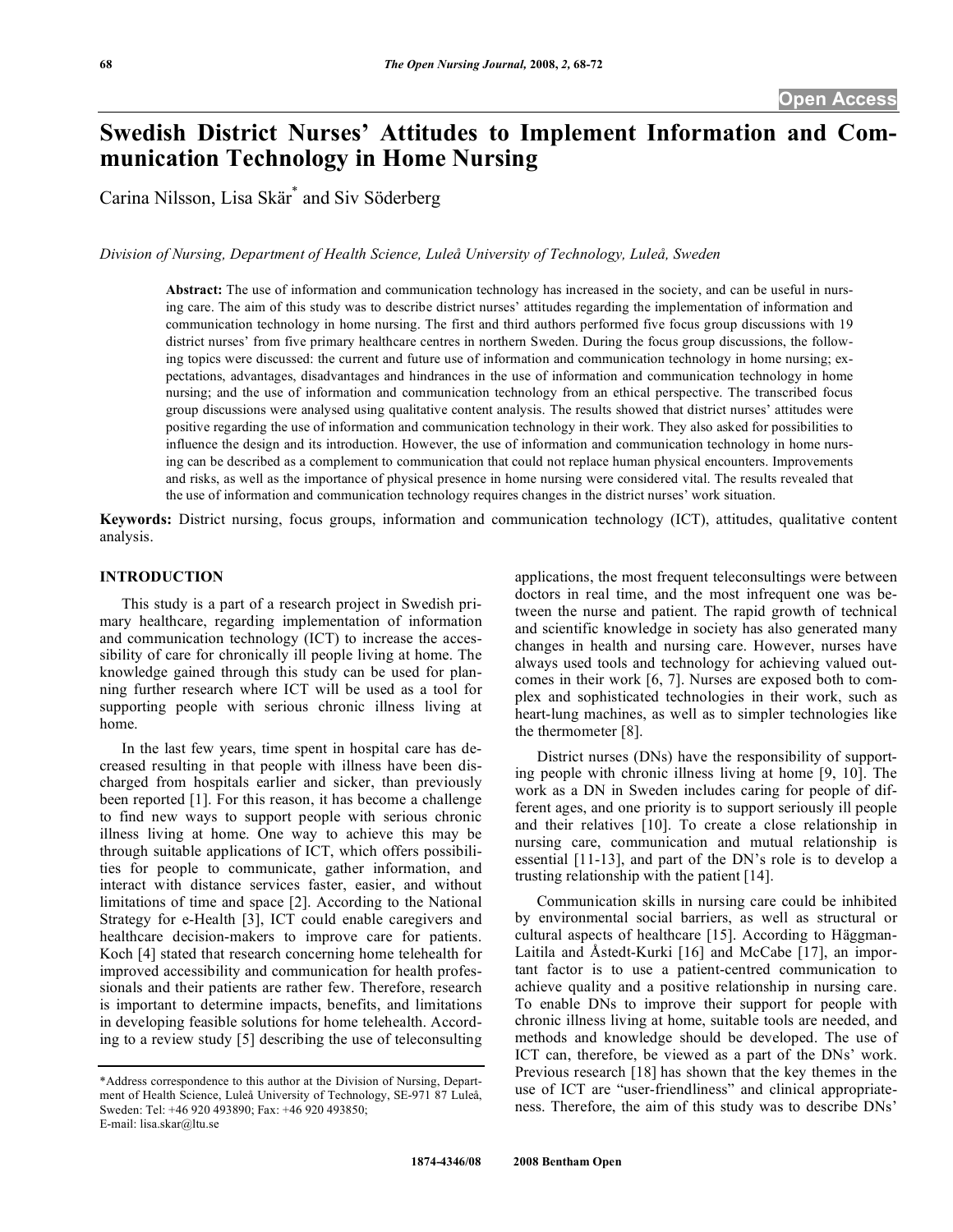attitudes regarding the implementation of ICT in home nursing.

# **METHODS**

 A qualitative approach was used to obtain an increased understanding of DNs' attitudes to use ICT in their work. Furthermore, the qualitative approaches provided insights from the participants' perspective [19]. Data were collected through focus group discussions and analysed by content analysis.

# **Participants and Procedure**

 This study comprised a purposive sample of 19 female DNs. The inclusion criteria were that the participants must be registered nurses with a DN graduate diploma, and must be working as a DN. The participants' age ranged from 30 to 64 years (md = 47), and their work experience as  $DNs$ ranged from 1 to 23 years ( $md = 5$ ). They worked at five primary healthcare centres in two municipalities in northern Sweden. Eleven participants worked in daytime shifts, while eight worked in the evenings.

 The DNs were selected with the assistance from the heads of five primary healthcare centres. Information was given about the nature of the study, and participation was voluntary with the possibility of withdrawing at any time. Information letters were distributed to the heads, who informed the DNs, and the heads distributed the letters to the DNs. The DNs were assured of confidentiality and anonymous presentation of the results. The Regional Ethical Review Board in Umeå, Sweden (05-059M) approved the study.

# **Data Collection and Analysis**

 Data were collected from May 2005 to March 2006 through focus group discussions to describe DNs' attitudes regarding the implementation of ICT in home nursing for people with serious chronic illness living at home. According to Morgan [20] focus group discussions is a method that can explore new research areas and is well suited for obtaining research information from the participants' perspective. Through the interaction of the group, data will arise according to the specific topic being discussed [21]. In this study, four focus groups with four DNs and one group with three DNs were included.

 During data collection, the first and third authors were represented as moderators. The first author's role was to lead the discussion and create a non-threatening supportive environment that encourages all the participants to share their views, i.e., facilitating interactions among the participants and interjecting probing comments and transitional questions [20]. Before commencing the focus group discussions, the participants were instructed not to talk about the contents of the discussion to others outside the group. The first author started the focus group discussion with an introduction to the aim of the study and the different topics that should be discussed: the current and future use of ICT in home nursing; expectations, advantages, disadvantages and hindrances in the use of ICT in home nursing; and the use of ICT from an ethical perspective.

 To stimulate the discussions among the participants, two examples of ICT applications were presented and explained. The first example described a field case used in home visits that included different equipment, such as laptop with access to the computerised case-record system, digital camera, web camera, mobile phone, bladder scan, and electrocardiograph with the possibility to send test results to physicians. The second example defined an ICT application with text messages used for communications between people with serious chronic illness living at home and their DNs [22]. The discussions started with the question, "Tell me about your views on using different types of technology in your work as DN". Two of the focus group discussions were carried out in the participants' workplace, and three in a university department. Each focus group discussion lasted for about 90 min, and was audio taped and later transcribed verbatim.

 The transcribed focus group discussions were analysed using a qualitative content analysis. The goal of this analysis method was to provide knowledge and understanding of the phenomena under study [23]. The interview texts were read several times to gain a sense of the content [24]. Bearing in mind the aim of the study, textual units were identified, condensed, and coded. The textual units with similar content were sorted into areas, and consequently, the areas were sorted into categories in several steps. During the whole process, the researchers occasionally went back to the original textual units and compared the results.

# **RESULTS**

 The analysis resulted in three categories: (1) possibilities to influence the design and be a part of the introduction; (2) improvements and risks; and (3) people cannot be replaced by technology. The categories are presented below and illustrated by quotations from the DNs.

# **Possibilities to Influence the Design and be a Part of the Introduction**

 The DNs pointed out the significance of being a part of the development of new technology to influence the design. This was a prerequisite for using ICT in their work and they pointed out the importance of ICT being simple, userfriendly, and suitable. In their experience, some technical equipment were too advanced, unnecessary, or unsuitable for their use in nursing care. The DNs indicated that some technical equipment were designed by people who were unfamiliar with the DNs' work, as was discussed in the following citation:

 …it should be easy to use and less moment. (DN 17) Yes (DN 19) …I think that the one who work with it, should design it, now it has been the IT-personnel…it must be the personnel who work with it, who develop the technique... (DN 18).

 The DNs described the importance of being a part of the introduction of ICT in nursing care. They asserted that instructions on how to use the technology and who would have access to the technology must be clear from the beginning, because they had earlier experienced how difficult it was not to have been a part of the introduction. They also pointed out that information and education were necessary, since from their experience they found that technologies often lacked instructions. They remembered when the case records were computerised a few years ago, and this experience gave them a negative perception of the new technology from the begin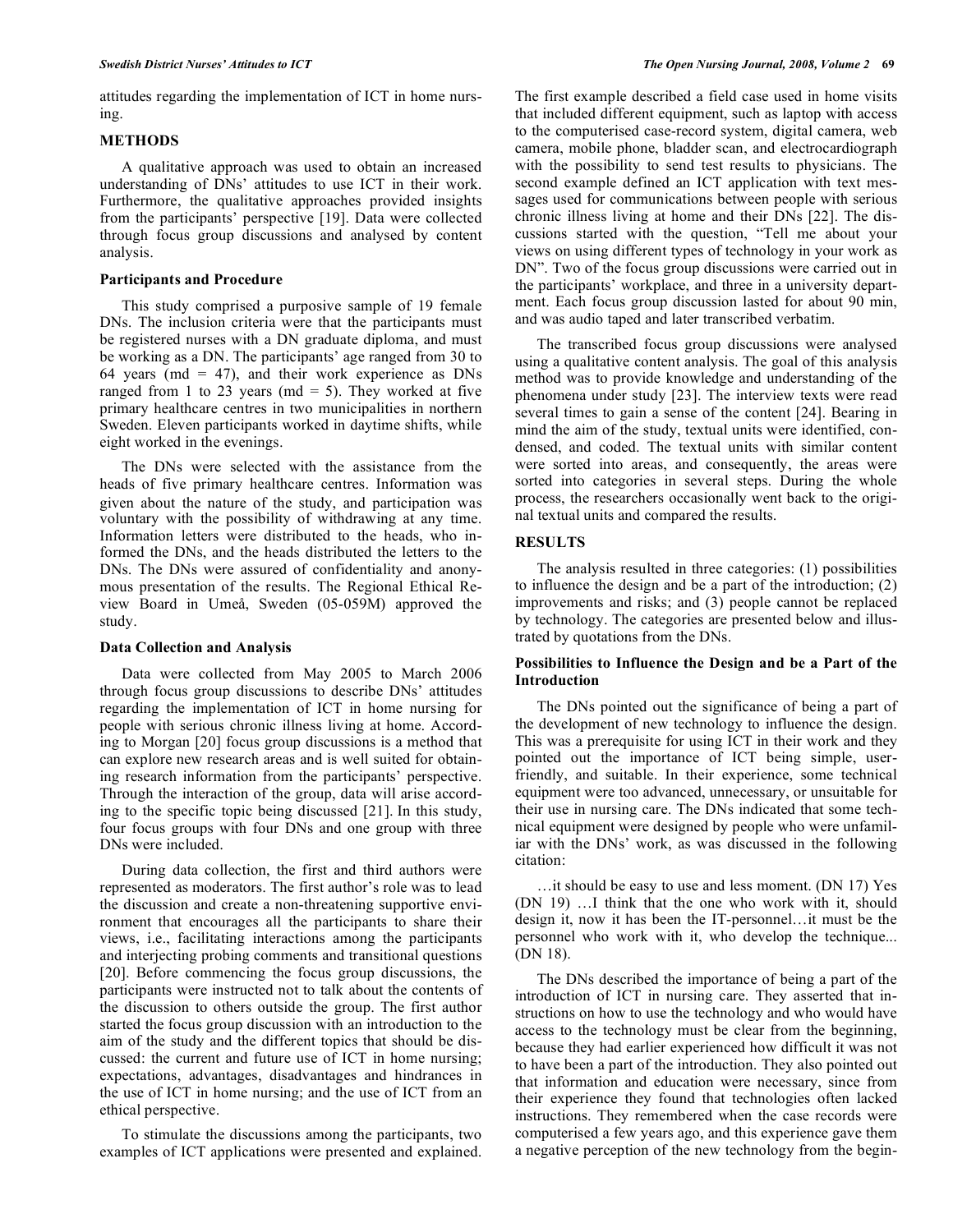ning. However, as they observed the benefits of the computerised case-record system, the DNs now had a better understanding of what these technologies demanded from them as users. One DN described:

 …this must be solved first otherwise it's no idea that we go there with an equipment …it's no idea to take a test if I am not able to do something about it… (DN 9).

 Based on the DNs' experiences, learning, and using the technology was an individual task. They also pointed out that the use of technology in nursing care for the ill person must be voluntary. The DNs said that those who are ill should be a part of the introduction and that they, together with the DNs, should have time to practise using the technology. The following citation illustrates the dialogue between the DNs:

 ...important is that you really get the time you need [for practice], otherwise it could be wrong and you don't have the strength to do the job you have to do. (DN 18) Yes, so be part of it. (DN 19).

#### **Improvements and Risks**

 From the DNs' experience, new technology such as the computerised case records improved the nursing care. They mentioned that the computerised case records in the laptop enabled them to give and receive information independently, irrespective of where they are. They believed that it was a safer system. The DNs thought that ICT could improve their work. They referred to the ill person's case record from a laptop in the person's own home that made it possible to give information, prescriptions, or getting information when the ill person visited the primary healthcare centre.

 By using ICT in communicating with the ill person at home, the DNs stated that the use of ICT could decrease stress because of decreased travelling time and home visits. The DNs also observed that the technology was time saving. They affirmed that ICT could improve accessibility and security for ill people staying at home, especially for those living in thinly populated areas or for those who refuse to visit hospitals or primary healthcare centres. Two DNs stated the following:

With that [the technology] you can give answers at once if they, for example, will know how the test I took a week ago. I can answer at once and don't have to return to the primary health care centre and call back. (DN 9) ...this reduce the stress factor of going back and look into the case records and read the record and search for results...instead I can read the case record here in the patient's home… (DN 10).

 The DNs in another focus group also discussed the same topic:

 I think it can be received safely if a patient, in an easy way, can be in contact with the DN at any time. (DN 4) …to use ICT is an alternative to drive far away to a patient and you will avoid risky drives in the dark and slipperiness… (DN 1).

 On the other hand, the DNs pointed out that the use of ICT at home could bring difficulties and uncertainties. Some of these difficulties could be in retaining a holistic perspective on nursing care, and in obtaining important information from the ill person. The DNs also expressed an uncertainty

about handling the equipment, which could be stressful. They also described the possibility that the use of ICT could be frightening, especially for older people. They mentioned that promoting the use of ICT in nursing care could take time, because of problems in the installation and management of the technology in the ill persons' own home.

#### **People Cannot be Replaced by Technology**

 The DNs expressed anxiety about not being needed in the future, because information would be available online. They viewed the use of ICT rather as a complement to facilitate nursing care. Before using ICT for communicating, the DNs stressed that it is important to get to know the ill person first. They pointed out how important physical encounters are in building up a trusting relationship with the ill people staying at home. If the appropriate information given and the relationship with the ill person were satisfactory, the DNs considered that there would be no disadvantage in using ICT in their work. They indicated that the use of ICT would not be suitable for everybody, and home visits are valuable in terms of revealing so much more information about the ill person.

 The DNs further expressed that the technical equipment could encroach in the ill person's own home as well as on other family members. They discussed on how the autonomy of the ill person and the family would be threatened if anyone in the family did not want the equipment. The DNs pointed out the importance of being observant about how the technology was used, and in making sure that it did not hurt anybody. They discussed that in the future, the use of ICT in nursing care would increase, which would require changes in their work situation:

 ICT can never replace the personal contact...someone can experience that nobody notice them. (DN 15). You cannot replace the human contact with the person, because it's also another language that you have when you meet a person in real because sometimes you feel in the atmosphere that even if not the words say anything you can understand that here it's not right. You must take it [ICT] as a complement I think that it cannot replace the human being. (DN 18)

#### **DISCUSSION**

 The results show how important it is for the DNs to have the opportunity to influence the design and implementation of ICT in home nursing. The DNs regarded that the implementation of ICT in their work would comprise both improvements and risks. They stressed that technology cannot replace people, instead technology can be seen as a complement in supporting people living at home with serious chronic illness.

 This study demonstrates that DNs want to be a part of the development of new technology to influence the design. Implementation of new technology should be based on satisfaction of the individual. Satisfaction should come from human needs and the person's rights, such as the right to integrity and the right to equality [25]. Participation in the introduction of ICT in nursing care includes getting necessary information and training. Starren *et al.* [26] demonstrated that participation in the introduction of ICT is of importance at the beginning of the process. In this study, the DNs pointed out the importance of taking part in the introduction and routines of using ICT in their work. This indi-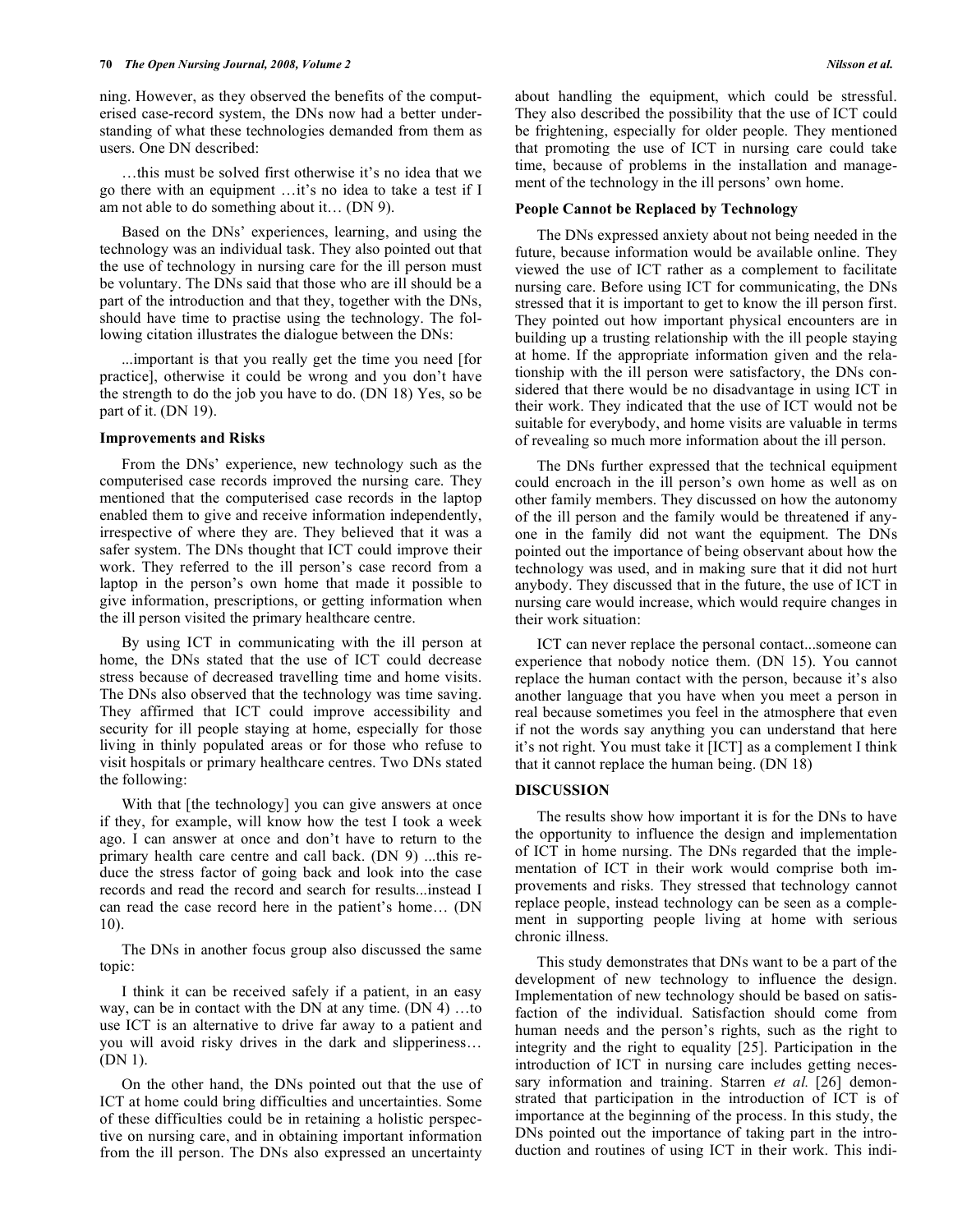cates that the organisation wherein the ICT equipment will be used must be prepared before its introduction. Collste [25] argued that an analysis of the consequences of implementing new technologies should be based on and compared with alternatives, and thereby provide solutions for those who are involved. Furthermore, a strategy for educating personnel on the use of ICT should be addressed [27].

 The DNs believed that ICT could improve security for ill people living at home, and at the same time, improve their own work situation. They realised the possibility that ICT applications could save time owing to decreased travelling time and fewer home visits. This is in line with several studies that demonstrated that the use of technology in healthcare could save time [28-30]. The results further reveal that the use of ICT could demand time, such as during the process of connecting ICT equipment in homes. The use of technology in surgical nursing affects nurses negatively when the technology makes their daily practice of nursing care more demanding, more time-consuming, and distracting [31].

 In this study, the DNs stressed that the use of ICT could not be suitable for all people and noted that home visits revealed much more. The DNs asserted that ICT cannot replace people, and physical and human presence is still important. This is in line with the observation by Söderlund [32] who examined the use of ICT as a support tool for older people with severe disabilities in need of help when living at home. To satisfy their needs, practical help and physical encounters were essential. Sävenstedt, Sandman, and Zingmark [33] stated that ICT could promote human care, but ICT could also lead to dehumanised care.

 The DNs pointed out the importance of physical encounters in home nursing to build a trustful relationship. Mok and Chiu [34] stressed the importance of a trustful relationship and that nurses meet the demands both of themselves, and of those who are ill and their families. If ICT replaced physical encounters, the quality of care could be questioned [35]. The DNs stated the importance of getting to know the ill person before starting to communicate through ICT. Knowing the patient is an important part of nursing care; it signifies understanding the patients' needs and creating interventions for the person [36, 37]. Hence, getting to know each other seemed to be important for both the ill person and the health professional to build a trustful relationship [38].

 The results showed that ICT could be a complement in nursing care. The DNs pointed out that if ICT should be a part of their work, then it would result in certain changes. According to Aas [39], aspects of these changes can include less travelling, more time for other work, new contacts, and increased sense of professional security and satisfaction of seeing partners in communication. Heinzelmann, Lugn, and Kvedar [40] concluded that the integration of ICT within the healthcare will offer ill people and their providers many possibilities in the future.

#### **Methodological Considerations**

 The strength of this study was the use of focus group discussions to optimise the understanding of the complexities of the research questions. The discussions encouraged the DNs to express their points of view related to their experiences on the use of ICT. The moderator tried to avoid steering the discussion, and instead, allowed the DNs to discuss as freely as possible. To retain the focus of the discussion, an interview guide was used. The results showed that the focus group discussions ended up with agreement in almost all the questions discussed. To reach trustworthiness in the study, the findings were discussed with other researchers and colleagues.

 The limitation of the study was mainly with the sampling issue. The number of available participants was limited and the number of focus groups was therefore few. The groups consisted only of DNs working in the same county council, which means that the sample is not representative of all DNs. However, the findings of this study cannot be generalised, as this is not the goal of qualitative research. Instead, the findings can be transferred to similar situations by modifying them to comply with the context [19].

# **CONCLUSION**

 The results in this study indicate that DNs attitudes were positive to the use of ICT in their work. They questioned on the possibilities of influencing the design and introduction of ICT. Using ICT in nursing care was described as a complement for communication and was not seen as a replacement for physical encounters. To promote the quality of nursing care ICT could be one of the tools, however, this area is sparsely studied. This study indicates that the use of ICT could be a facilitator in the DNs' daily work.

#### **ACKNOWLEDGEMENTS**

 We thank all the participants for their cooperation in this study. We are also grateful for the support received from the Department of Health Science and the Centre for Distance-Spanning Healthcare, Luleå University of Technology, Sweden.

### **REFERENCES**

- [1] Karlsson B, Morberg S, Lagerström M. Strong as individuals but weak as a group. A qualitative study about district nurses' perceptions of their work situation and occupation. Vard Nord (Care in the Nordic Countries) 2006; 26: 31-41.
- [2] Campbell PJ, Dries J, Gilligan R. The older generation and the European information society: access to the information society. European Institute for the Media, Dusseldorf and the Netherlands Platform Older People and Europe, Utrecht, 1999.
- [3] Government Offices. National Strategy for E-health. Stockholm: Ministry of health and social affairs, 2006.
- [4] Koch S. Home telehealth Current state and future trends. Int J Med Inform 2006; 75: 565-76.
- [5] Jaatinen PT, Forsström J, Loula P. Teleconsultations: who uses them and how? J Telemed Telecare 2002; 8: 319-24.
- [6] Barnard A. Technology and nursing: an anatomy of definition. Int J Nurs Stud 1996; 33: 433-41.
- [7] Barnard A, Cushing A. In: Locsin RC, Ed. Advancing, technology, caring, and nursing. Westport Connecticut, Auburn House 2001, 12-21.
- [8] Sandelowski M. Devices & desires. Gender, technology, and American nursing. Chapel Hill N.C: University of North Carolina Press, 2000.
- [9] Wright K. Caring for the terminally ill: the district nurse's perspective. Br J Nurs 2002; 11: 1180-85.
- [10] Öhman M, Söderberg S. District nursing sharing and understanding by being present. Experiences of encounters with people with serious chronic illness and their close relatives in their homes. J Clin Nurs 2004; 13: 858-66.
- [11] Fosbinder D. Patient perceptions of nursing care: an emerging theory of interpersonal competence. J Adv Nurs 1994; 20: 1085-93.
- [12] Attree M. Patients and relatives experiences and perspectives of "good" and "not so good" quality care. J Adv Nurs 2001; 33: 456-66.